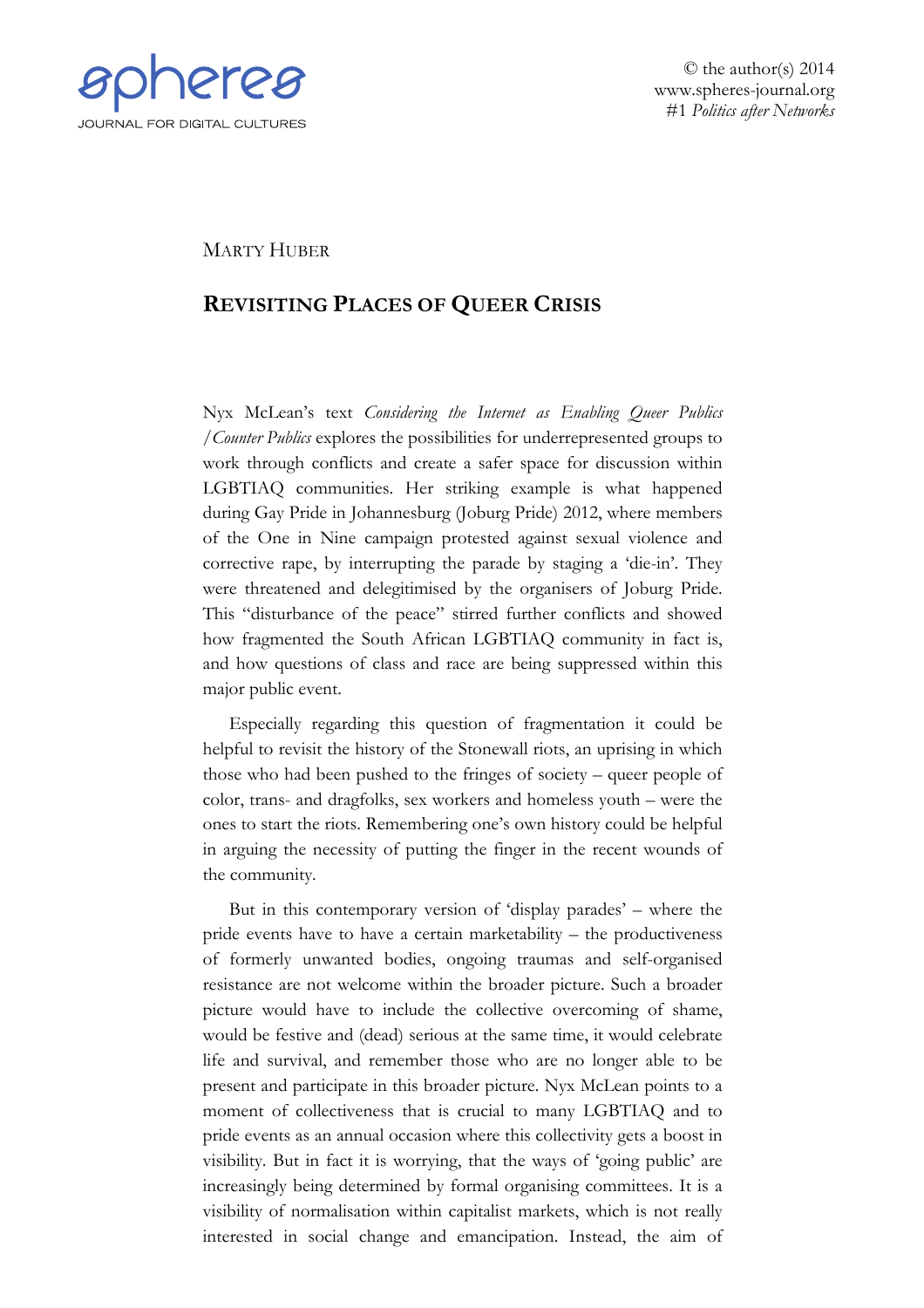$\overline{a}$ 

attaining liberation is replaced by the aim of obtaining equal rights, no matter how racist or classist they might be, for example, within the legal and economic systems. And yes, the urge to fit into this normalisation is so high, that a minor deviance from the course is a violent threat. The One in Nine activists' call for a moment of silence for those who were raped and murdered crossed a line that, from the perspective of the organisers, should not have been crossed. McLean states that this incident is not an isolated moment and that it would be too easy to explain such events by simply pointing to the fragmentation of the community. What McLean completely misses is the aspect of what Gloria Anzaldúa has called the "Borderland", a zone of encounters, a viral spot of life where differences can exist without necessarily being opposed to each other.<sup>1</sup> To call the community fragmented is an easy way out when we find ourselves in a zone of conflict that has always been present.

Maybe we can also recognise the similarities between the bars and clubs of the earlier days of LGBTIAQ communal spaces, where a bouncer was there to keep out strangers, where people would give themselves other names and use other codes of gender performances. Like with the anonymity of today's social media, these places were obscure and obscene, people tried to gain safety through masquerade and create spaces beside the centre stages of the public sphere. As always, there are special dependencies and vulnerabilities that become interlinked with those spaces. In the case of the Stonewall Inn, the bar where the Stonewall riots started, it was a Mafia-run bar regularly subjected to police raids. Within social media, like Facebook and Google+, anonymity is in fact not tolerated, even though Google+ later apologised for enforcing such rigid policies on its users.<sup>2</sup> Some believe that an upright citizen is someone who is transparent in terms of their visibility and openness about one's identity. I do not share the overall positive depiction of social media by the author, as it is misses out on a critique of surveillance and capitalist exploitation of the data that is collected by these companies. On the other hand, it is true that more and more people have access to this form of publicity, and a rising number of voices can be heard. Especially in times of crisis and conflict, comments, posts, links etc., can gather different viewpoints of an event and build a counter public. Reconsidering what has happened,

<sup>1</sup> "We are the queer groups, the people that don't belong anywhere, not in the dominant world nor completely in our own respective cultures. [...] We do not have the same ideology, nor do we derive similar solutions. [...] But these different affinities are not opposed to each other." Gloria Anzaldúa, "La Prieta", in Cherríe Moraga and Gloria Anzaldúa (eds.), *This Bridge Called My Back. Writings of Radical Women of Color,* New York NY, Kitchen Table, Women of Color Press, 1983, p. 209.

<sup>2</sup> ["Google Plus Stops Requiring Real Names and Apologizes"](http://www.cbc.ca/news/technology/google-plus-stops-requiring-real-names-and-apologizes-1.2708630), *CBC News*, July 16, 2014.